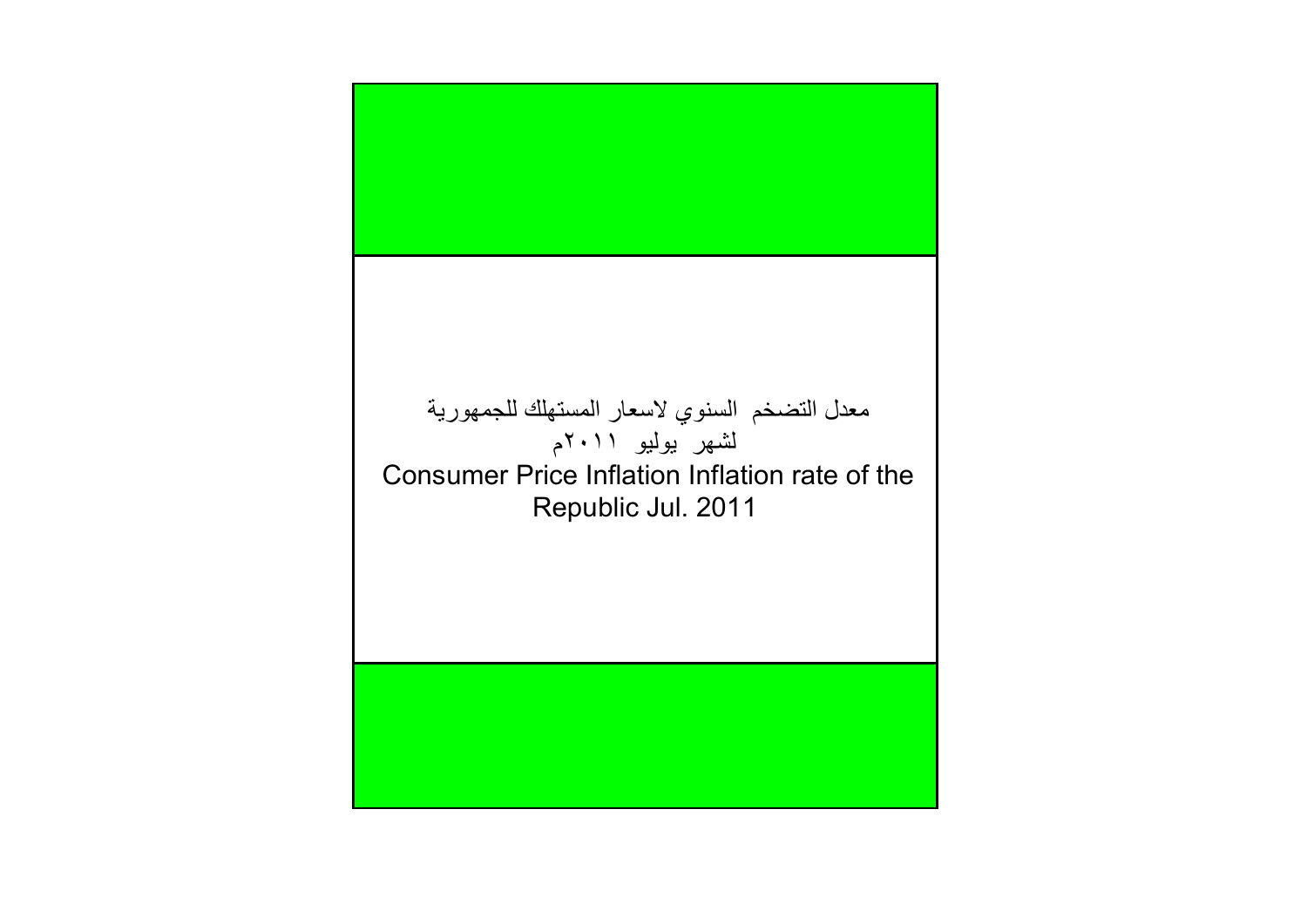| Des2008=100                                      | Inf.             | <b>CPI</b>              | <b>CPI</b> | ديسمبر ٢٠٠٨ ١٠٠                         |
|--------------------------------------------------|------------------|-------------------------|------------|-----------------------------------------|
| <b>Products</b>                                  | التضخم<br>السنوي | يوليو - ۱۰   يوليو - ۱۱ |            | المجموعات                               |
| <b>All-items</b>                                 | 20.97%           | 140.94                  | 116.51     | البند العـــــام                        |
| I. Food and Non-Alcoholic Beverages              | 18.87%           | 136.53                  | 114.85     | السلع الغذائية والمشروبات الغير كحولية  |
| Food                                             | 18.94%           | 136.30                  | 114.59     | الغذاء                                  |
| <b>Breads and cereals</b>                        | 17.61%           | 126.21                  | 107.31     | الحبوب ومشتقاتها                        |
| Meat                                             | 14.57%           | 132.35                  | 115.52     | اللحوم                                  |
| <b>Fish</b>                                      | 25.03%           | 169.43                  | 135.51     | الاسماك                                 |
| <b>Dairy products</b>                            | 21.57%           | 116.51                  | 95.83      | الالبان ومشتقاته                        |
| Food oil                                         | 23.30%           | 130.05                  | 105.47     | زيوت الطعام                             |
| <b>Fresh and preserved fruits</b>                | 40.65%           | 175.09                  | 124.48     | الفواكة الطازجة والمجففة                |
| Fresh and preserved vegetables                   | 6.91%            | 152.51                  | 142.66     | الخضروات الطازجة والمجففة               |
| <b>Sugar and sugar products</b>                  | 32.55%           | 210.57                  | 158.86     | السكر ومنتجاته                          |
| Spices and other food products                   | 28.71%           | 137.45                  | 106.79     | البهارات                                |
| <b>Non-Alcoholic Beverages</b>                   | 16.32%           | 144.96                  | 124.62     | مشروبات غير كحوليه                      |
| <b>Tea and coffee</b>                            | 10.12%           | 155.94                  | 141.61     | الشاي والمنبهات                         |
| <b>Mineral water and soft drinks</b>             | 22.86%           | 135.92                  | 110.63     | المياة المعدنية والمشروبات الغير كحولية |
| Cigarettes, tobacco and qat                      | 57.89%           | 191.04                  | 121.00     | التبغ والسجائر والقات                   |
| Cigarettes, tobacco and qat                      | 57.89%           | 191.04                  | 121.00     | التبغ والسجائر والقات                   |
| Cigarettes, tobacco and qat                      | 57.89%           | 191.04                  | 121.00     | التبغ والسجائر والقات                   |
| <b>Clothing and Footwear</b>                     | 12.26%           | 120.33                  | 107.19     | الملابس والاحذية                        |
| <b>Clothing</b>                                  | 11.89%           | 120.24                  | 107.47     | الملابس                                 |
| <b>Clothing materials</b>                        | 0.79%            | 139.49                  | 138.40     | الاقمشة                                 |
| <b>Garments</b>                                  | 12.80%           | 118.31                  | 104.88     | ملابس داخلية                            |
| <b>Other Clothes and accessories</b>             | 12.40%           | 116.46                  | 103.62     | ملابس اخرى ومستلزماتها                  |
| <b>Repair and Hire of Clothing</b>               | 19.67%           | 128.14                  | 107.07     | خياطة الملابس                           |
| lFootwear                                        | 13.83%           | 120.68                  | 106.02     | الاحذية                                 |
| Shoes and other footwear                         | 14.05%           | 120.83                  | 105.94     | الاحذية واغطية الاقدام الاخرى           |
| Repair and hire of footwear                      | 0.13%            | 111.03                  | 110.89     | خدمة خياطة واصلاح الاحذية               |
| Housing, Water, Electricity, Gas and Other Fuels | 15.71%           | 145.04                  | 125.36     | السكن ومستلزماته                        |
| <b>Actual rents for housing</b>                  | 0.71%            | 101.24                  | 100.52     | ايجار ات السك <i>ن</i>                  |
| Actual rents paid by tenants                     | 0.71%            | 101.24                  | 100.52     | الايجارات المنزلية                      |
| <b>Maintenance and repairs</b>                   | 25.06%           | 124.23                  | 99.33      | الصيانه والاصلاح                        |
| Material for the maintenance and repair          | 36.27%           | 123.54                  | 90.66      | مواد الصيانه والاصلاح                   |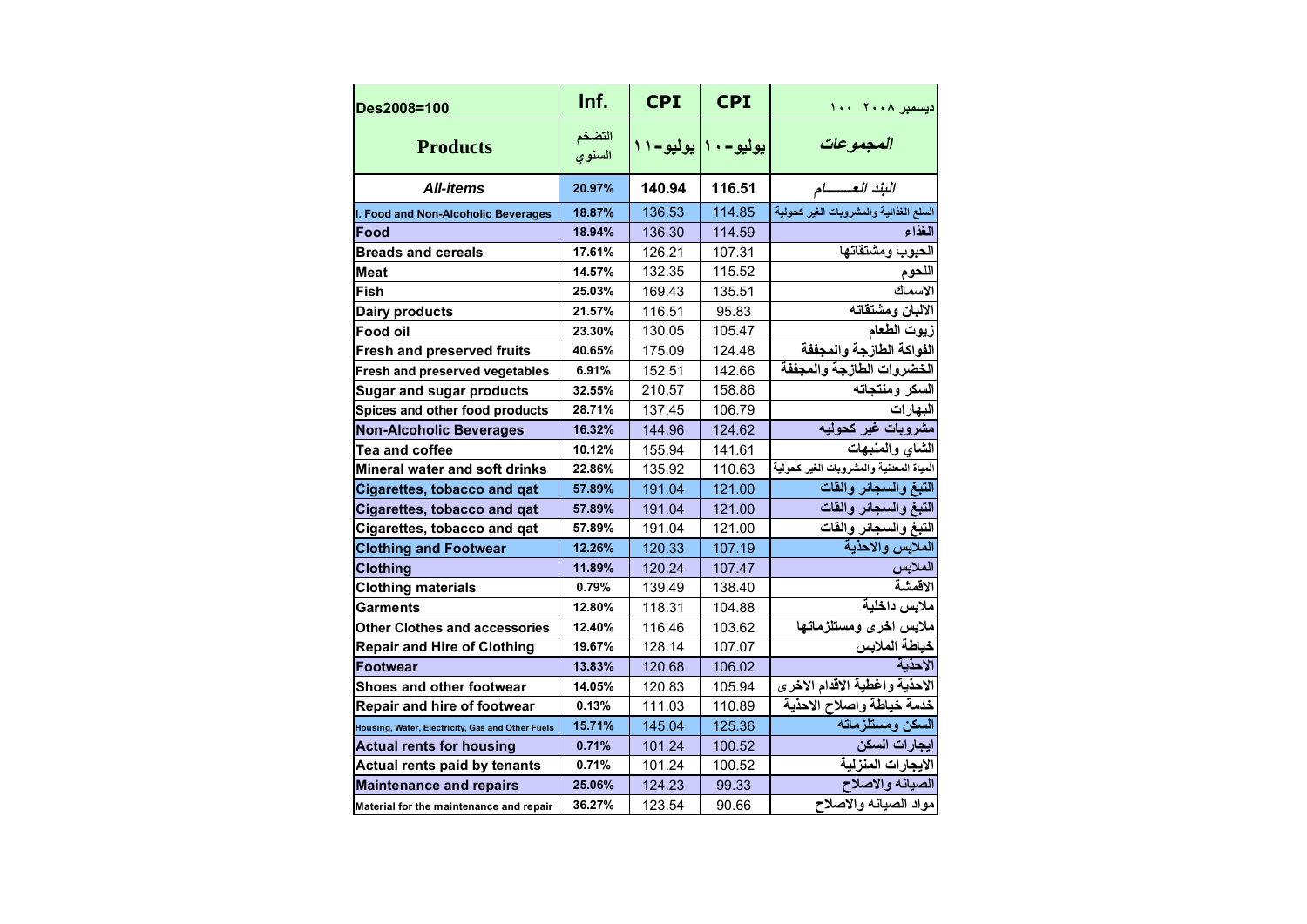| Des2008=100                                             | Inf.             | <b>CPI</b>          | <b>CPI</b> | ديسمبر ٢٠٠٨ ١٠٠                           |
|---------------------------------------------------------|------------------|---------------------|------------|-------------------------------------------|
| <b>Products</b>                                         | التضخم<br>السنوي | یولیو-۱۰   یولیو-۱۱ |            | المجموعات                                 |
| Services for the mainenance and repair                  | 14.76%           | 124.99              | 108.91     | خدمات الاصلاح                             |
| Water supply and misc. services                         | 7.31%            | 107.95              | 100.59     | شرائح المياه                              |
| <b>Water Supply</b>                                     | 7.31%            | 107.95              | 100.59     | المياه                                    |
| Electricity, gas and other fuels                        | 19.66%           | 176.69              | 147.66     | الكهرباء والغاز والوقود                   |
| <b>Electricity</b>                                      | 13.21%           | 113.01              | 99.82      | الكهرباء                                  |
| Gas                                                     | 22.79%           | 239.94              | 195.40     | الغاز                                     |
| <b>Liquid fuels</b>                                     | 27.39%           | 134.61              | 105.67     | وقود اخرى                                 |
| <b>Solid fuels</b>                                      | 2.84%            | 110.31              | 107.26     | الوقود الصلبه                             |
| <b>Furnishings and household equipment</b>              | 10.74%           | 121.91              | 110.09     | الاثاث والادوات المنزلية                  |
| Furniture and furnishings, carpets, and other coverings | 5.84%            | 119.02              | 112.45     | السجاد والمفارش                           |
| <b>Furniture and furnishings</b>                        | 6.04%            | 123.97              | 116.90     | الاثاث                                    |
| <b>Carpets and floor covering</b>                       | 5.30%            | 107.47              | 102.07     | المفارش وسجاد الارضيه                     |
| <b>Household textiles</b>                               | 15.66%           | 136.67              | 118.17     | الاغطيه المنزليه                          |
| <b>Household textiles</b>                               | 15.66%           | 136.67              | 118.17     | الاغطيه المنزليه                          |
| <b>Household appliances</b>                             | 6.46%            | 121.36              | 114.00     | الاجهزة المنزلية                          |
| <b>Major appliances</b>                                 | 6.55%            | 118.74              | 111.44     | الاجهزة الاساسية                          |
| <b>Small electric appliances</b>                        | 5.95%            | 137.44              | 129.71     | اجهزه كهربائيه صغيره                      |
| Glassware, tableware and household utensils             | 5.94%            | 127.81              | 120.64     | الزجاجيات                                 |
| Glassware, tableware and household utensils             | 5.94%            | 127.81              | 120.64     | المواد المنزلية                           |
| Goods and services for routine HHs maintenance          | 12.89%           | 119.62              | 105.97     | السلع والخدمات للصيانة المنزلية الروتينية |
| Non durable household goods                             | 12.89%           | 119.62              | 105.97     | المنظفات المنزلية                         |
| <b>Medical services</b>                                 | 14.96%           | 148.63              | 129.29     | الصحة والخدمات الصحية                     |
| Medical products, appliances and equipment              | 8.27%            | 141.95              | 131.11     | االمنتجات الصيدلية والعدد الطبية          |
| <b>Pharmaceutical products</b>                          | 8.27%            | 141.95              | 131.11     | المنتجات الصيدليه                         |
| <b>Out-Patient Services</b>                             | 16.72%           | 129.64              | 111.07     | خدمات صحيه                                |
| <b>Medical Services</b>                                 | 16.72%           | 129.64              | 111.07     | خدمات صحيه                                |
| <b>Hospital Services</b>                                | 20.82%           | 160.07              | 132.49     | خدمات المستشفيات                          |
| <b>Hospital Services</b>                                | 20.82%           | 160.07              | 132.49     | خدمات المستشفيات                          |
| <b>Transport</b>                                        | 14.06%           | 133.75              | 117.27     | النقل ومستلزماته                          |
| Operation of personal transport equipment               | 8.97%            | 122.17              | 112.11     | معدات النقل الشخصيه                       |
| <b>Fuels and lubricants</b>                             | 8.97%            | 122.17              | 112.11     | الوقود                                    |
| <b>Transportation services</b>                          | 19.63%           | 147.73              | 123.49     | اجور النقل                                |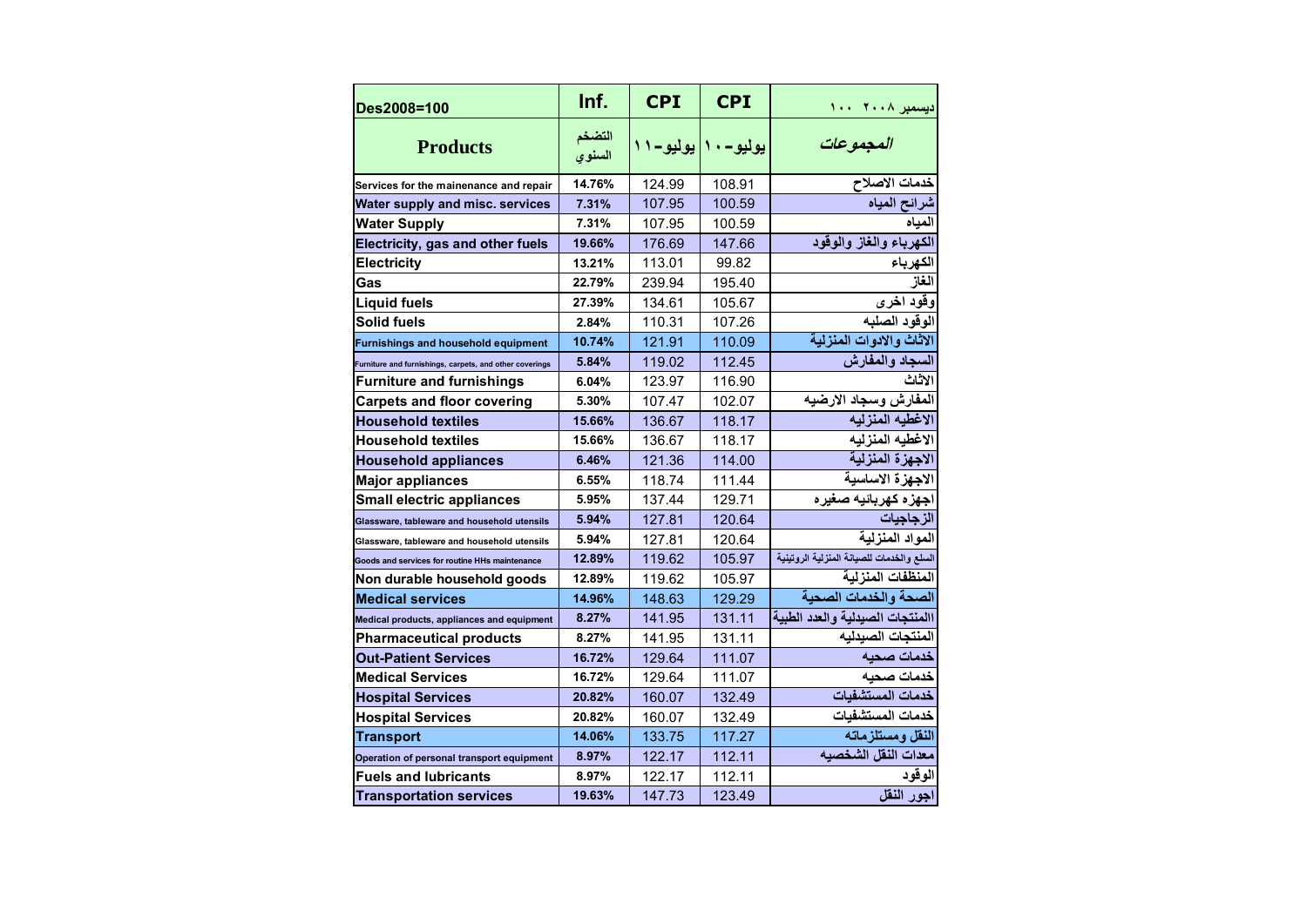| Des2008=100                                               | Inf.             | <b>CPI</b>              | <b>CPI</b> | ديسمبر ٢٠٠٨ ١٠٠                                                                        |
|-----------------------------------------------------------|------------------|-------------------------|------------|----------------------------------------------------------------------------------------|
| <b>Products</b>                                           | التضخم<br>السنوي | يوليو - ۱۰   يوليو - ۱۱ |            | المجموعات                                                                              |
| <b>Transport by road</b>                                  | 20.79%           | 150.53                  | 124.62     | النقل البري                                                                            |
| <b>Transport by air</b>                                   | 1.11%            | 109.22                  | 108.02     | النقل الجوي                                                                            |
| <b>Communications</b>                                     | 11.01%           | 131.06                  | 118.07     | الاتصالات ومستلزماته                                                                   |
| <b>Postal Services</b>                                    | 3.37%            | 112.58                  | 108.91     | خدمات البريد                                                                           |
| <b>Postal Services</b>                                    | 3.37%            | 112.58                  | 108.91     | .<br>تاليف اخرى على النقل والاتصالات ( مثل تعلم السواقةَ وتكاليف التلغراف والبريد والا |
| <b>Telephone and telefax services</b>                     | 11.61%           | 132.66                  | 118.86     | التلفونات والتلكسات                                                                    |
| Telephone and telefax services                            | 11.61%           | 132.66                  | 118.86     | التلفونات والتلكسات                                                                    |
| <b>Recreation and Culture</b>                             | 13.13%           | 125.47                  | 110.91     | الترفيه والثقافة                                                                       |
| Audio-visual, photographic, etc                           | 14.54%           | 127.19                  | 111.04     | المرئيات                                                                               |
| Equipment for the reception, rcording and reproduction    | 3.28%            | 114.90                  | 111.25     | معدات الاستقبال والتسجيل والانتاج                                                      |
| <b>Stationary and drawing materials</b>                   | 18.76%           | 131.78                  | 110.96     | القرطاسيه والاقلام                                                                     |
| <b>Other recreational items</b>                           | $-5.94%$         | 117.84                  | 125.29     | مواد ترفيهيه اخر ى                                                                     |
| Games, toys                                               | $-5.94%$         | 117.84                  | 125.29     | العاب                                                                                  |
| <b>Recreation and Cultural services</b>                   | 2.91%            | 94.05                   | 91.38      | خدمات ترفيهيه وثقافيه                                                                  |
| <b>Cultural services</b>                                  | 2.91%            | 94.05                   | 91.38      | خدمات ثقافيه                                                                           |
| Newspapers, books and stationary                          | 7.05%            | 122.65                  | 114.57     | الصحف والمجلات                                                                         |
| <b>Books</b>                                              | $-0.01%$         | 99.99                   | 100.00     |                                                                                        |
| <b>Newspapers and magazines</b>                           | 10.39%           | 135.85                  | 123.06     | الصحف والمجلات                                                                         |
| <b>Education</b>                                          | 7.36%            | 108.47                  | 101.03     | التعليم ومستلزماته                                                                     |
| Pre-primary and primary education                         | 7.36%            | 108.47                  | 101.03     | التعليم                                                                                |
| Pre-primary and primary education                         | 21.29%           | 121.29                  | 100.00     | التعليم                                                                                |
| Post-secondary education                                  | 3.45%            | 104.82                  | 101.33     | التعليم بعد الثانوية                                                                   |
| <b>Hotels and restaurants</b>                             | 6.59%            | 118.45                  | 111.13     | المطاعم والفنادق                                                                       |
| <b>Catering services</b>                                  | 6.62%            | 118.49                  | 111.13     | خدمات المباشرين                                                                        |
| Restaurants, caffees, etc.                                | 6.62%            | 118.49                  | 111.13     | المطاعم والمقاهي                                                                       |
| <b>Accommodation services</b>                             | 1.73%            | 112.81                  | 110.89     | خدمات الاسكان                                                                          |
| <b>Accommodation services</b>                             | 1.73%            | 112.81                  | 110.89     | خدمات الاسكان                                                                          |
| <b>Miscellaneous Goods and Services</b>                   | 19.05%           | 156.77                  | 131.68     | خدمات وسلع متنوعه                                                                      |
| <b>Personal care</b>                                      | 14.25%           | 125.76                  | 110.07     | العنايه الشخصيه                                                                        |
| Other appliances, articles and products for personal care | 14.25%           | 125.76                  | 110.07     | اجهزه اخرى ومعدات وسلع للعنايه الشخصية                                                 |
| Personal Effects, n.e.c.                                  | 23.36%           | 193.84                  | 157.14     | سلع شخصية                                                                              |
| Jewellery, clocks, and watches                            | 25.38%           | 211.58                  | 168.75     | المجوهرات والساعات                                                                     |